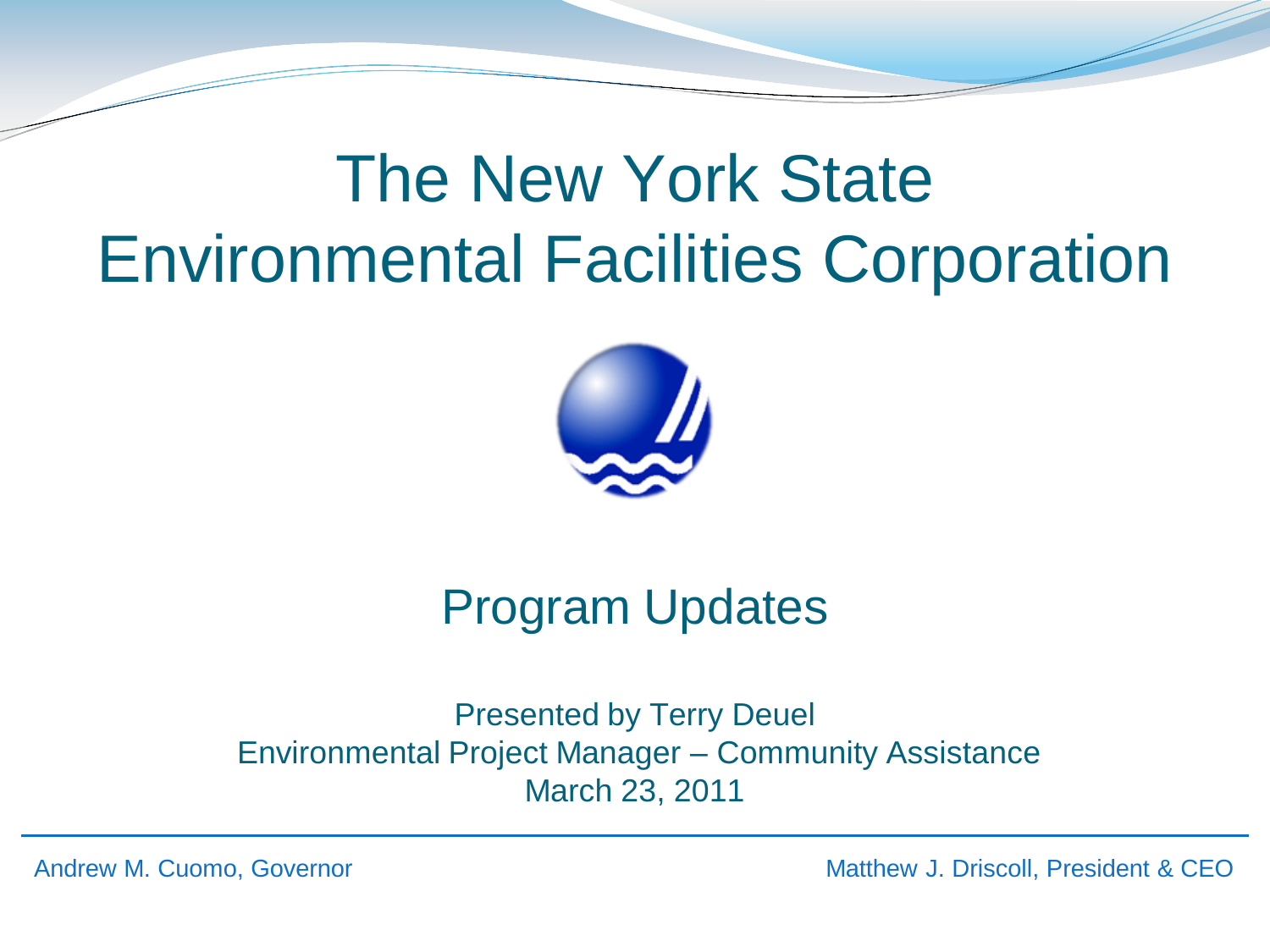# The Environmental Facilities Corporation

*Providing Low-cost Financing and Technical Assistance to Municipalities, Businesses, and NY State Agencies for Environmental Projects*

## Primary Program Initiatives:

#### Clean Water State Revolving Fund

- 1987 Clean Water Act Amendments
- Provides financial assistance for wastewater and water quality infrastructure

### Drinking Water State Revolving Fund

- 1996 Safe Drinking Water Act
- Provides financial assistance for drinking water infrastructure

## Green Innovation Grant Program

- 2009 ARRA and 2010 SRF grant
- Green infrastructure, water and energy efficiency, and innovative technology



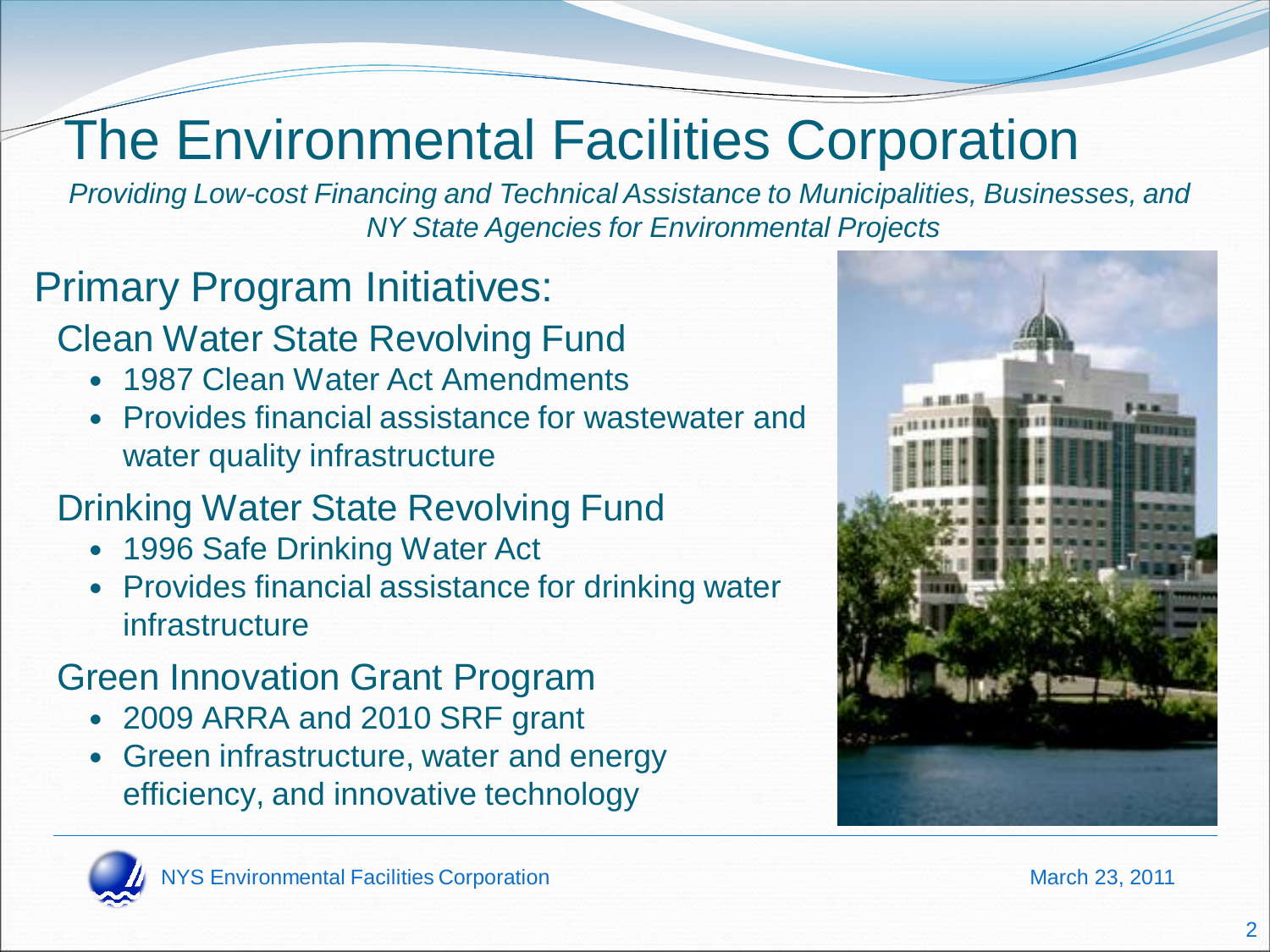## **Green Innovation Grant Program - 2010**

- Include design and construction grants
- Local match requirement
- \$15 million allocated
- 96 applications received
- $\cdot$  GIGP funds requested = \$46,302,132
- $\bullet$  Total project funds = \$124,831,818
- Award announcements March 2011
- Must be under contract by September 2011

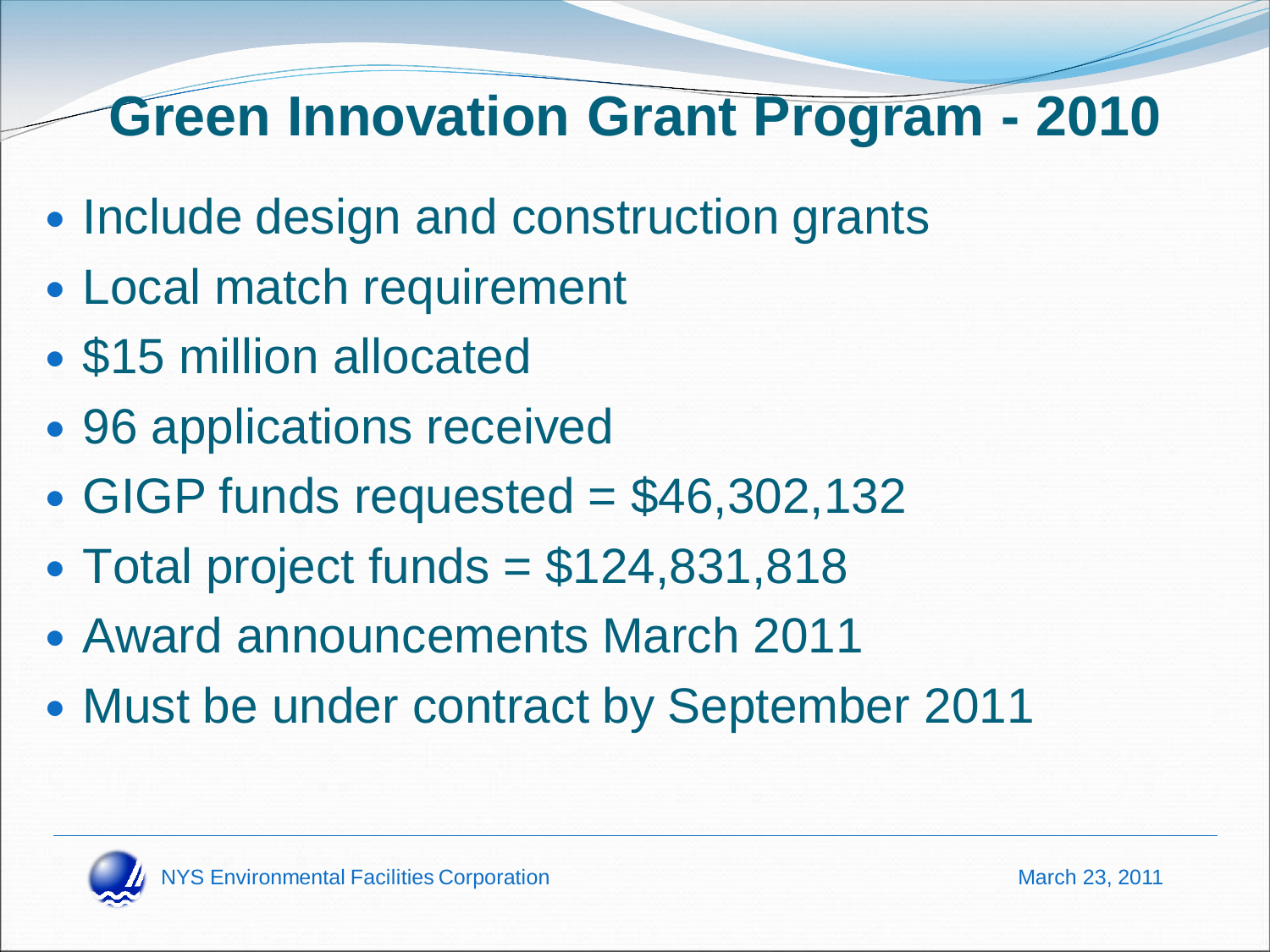# Federal Budget Update

## 2011 Budget

- Not yet finalized
- Continuing Resolution through 4/8/11

|                       | <b>President's Budget</b> |                 | <b>House Proposed Budget</b> |                        |
|-----------------------|---------------------------|-----------------|------------------------------|------------------------|
|                       | <b>National</b>           | <b>New York</b> | <b>National</b>              | <b>New York</b>        |
| <b>Clean Water</b>    | \$2 billion               | \$211.6 million | \$689 million                | $\sqrt{572.9}$ million |
| <b>Drinking Water</b> | \$1.3 billion             | \$89.4 million  | \$830 million                | \$49 million           |

## 2012 Budget

Proposed February 14, 2011 - Not yet finalized

|                       | <b>President's Budget</b> |                 |  |
|-----------------------|---------------------------|-----------------|--|
|                       | <b>National</b>           | <b>New York</b> |  |
| <b>Clean Water</b>    | \$1.55 billion            | \$167.7 million |  |
| <b>Drinking Water</b> | \$990 million             | \$63.8 million  |  |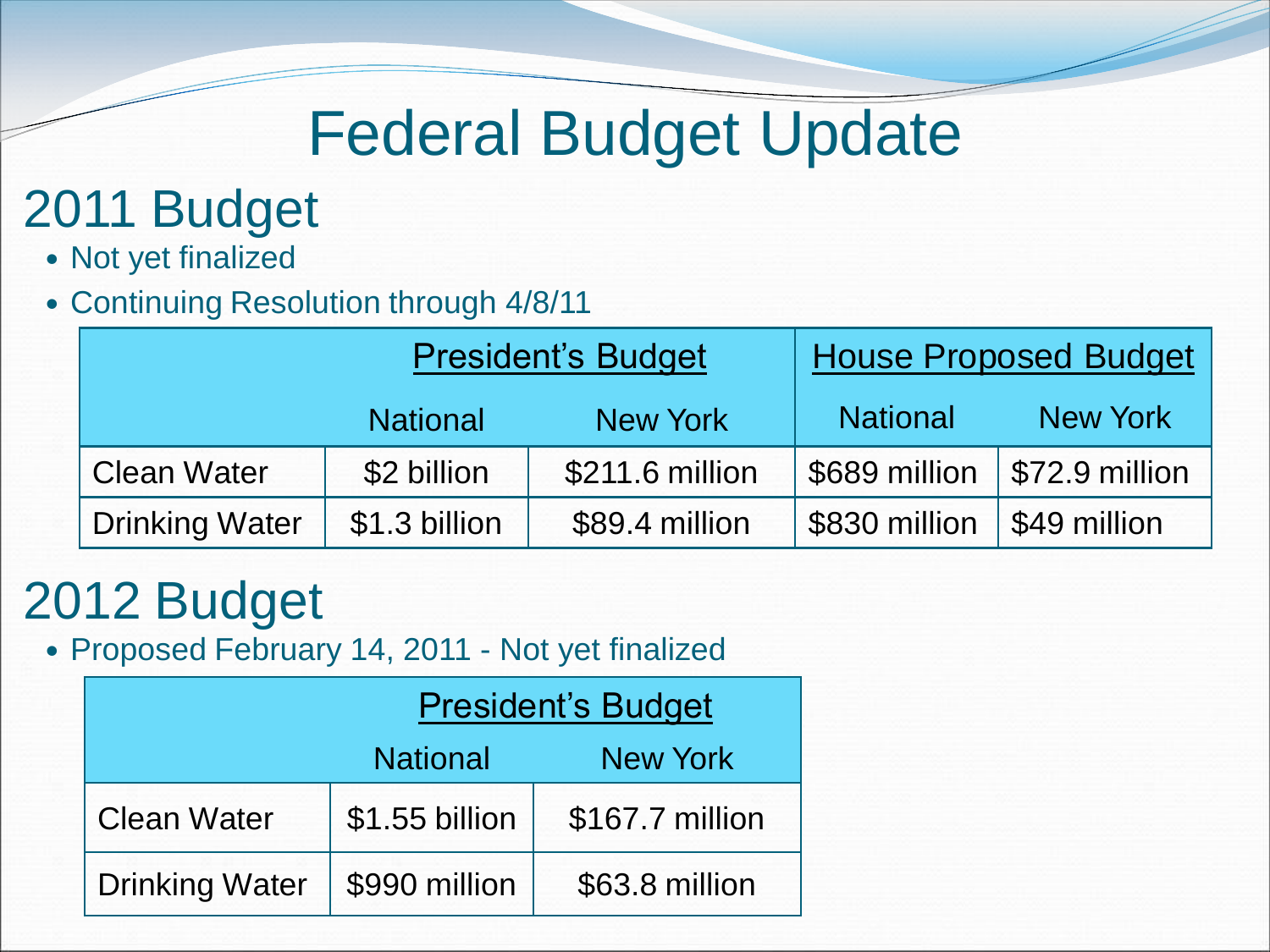# 2011 State Revolving Fund Deadlines

# Clean Water:

- March 1, 2011 Applications for projects above the subsidy line
- May 13, 2011 Applications for all other projects
- July 1, 2011 Hardship applications
- August 1, 2011 Submit new projects for 2012 Annual List

# Drinking Water:

- March 1, 2011 Applications for projects above the subsidy line
- May 13, 2011 Applications for all other projects
- August 1, 2011 Submit new projects for 2012 Annual List

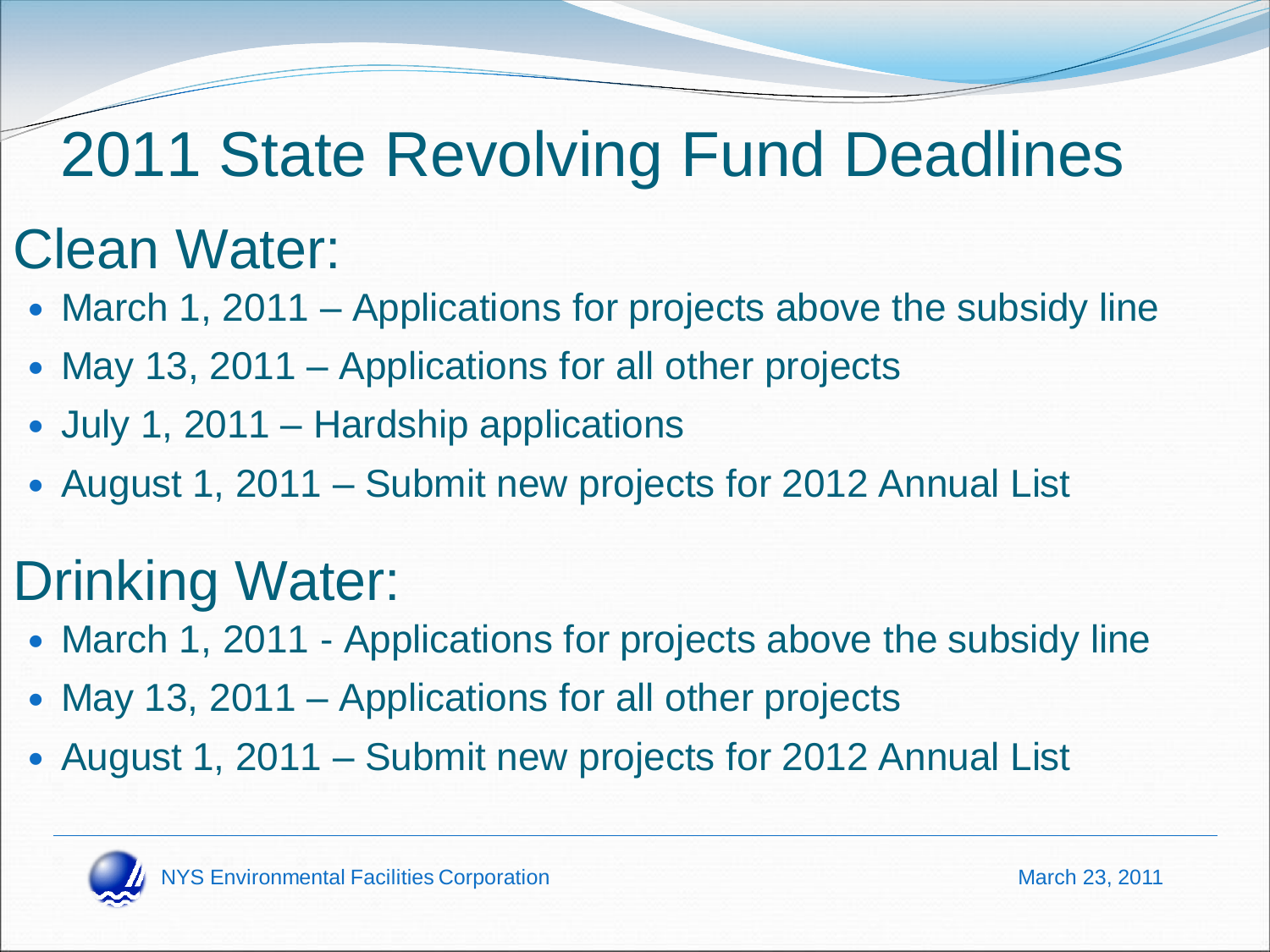# Stay Informed

# www.efc.ny.gov

#### **Email**

 Receive immediate notice of new and updated funding opportunities, programs, and initiatives

## **SRF Newsletter**

 Sign up to receive EFC's quarterly newsletter

#### **Webcasts**

 Join EFC live to discuss important issues